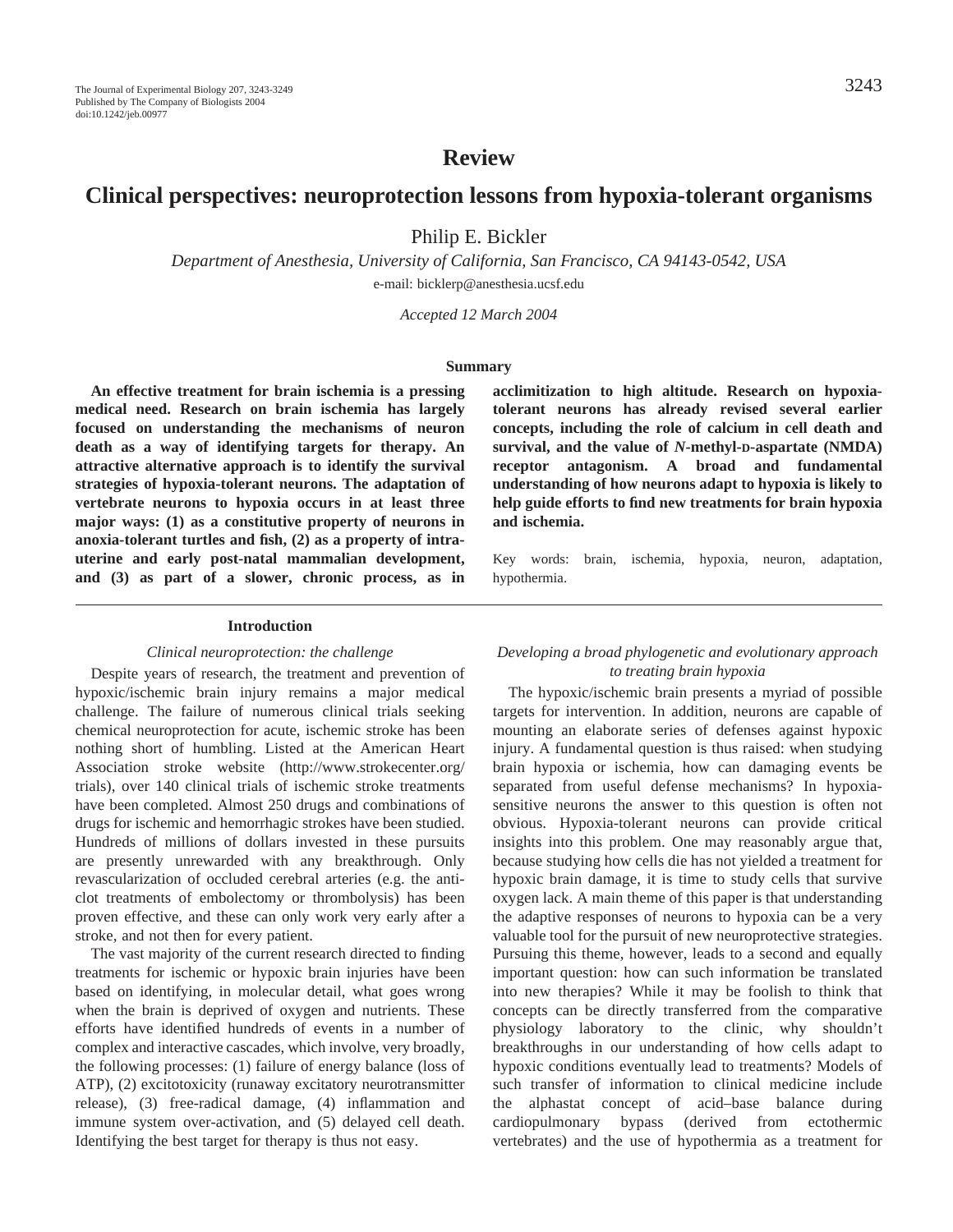heart attack and trauma (based on hibernation and winter dormancy).

## **Adaptive capacities of neurons to hypoxia: fertile ground for clinical lessons**

All neurons have some capacity to adapt to changing oxygen tension. There are at least three fundamental, distinct and clinically relevant types of adaptation to hypoxia to consider: (1) *immediate adaptation*, the capacity of neurons from several types of extremely hypoxia-tolerant organisms (e.g. freshwater turtles, crucian carp) to be pre- or constitutively adapted to tolerate severe hypoxia; (2) *developmental adaptation,* the change in the functioning and tolerance of the CNS during ontogenetic changes in oxygen availability; and (3) *slow adaptation*, which is the capacity of neurons to gradually adapt to chronic, not acutely lethal, hypoxia. These are highlighted in Fig. 1. The capacity of neurons to adapt in each of these three ways can be truly remarkable. Undoubtedly, each adaptational theme will be best explored with a different set of models and experimental approaches. I believe that each has particular lessons of relevance for clinical consideration.

### **Immediate adaptation to anoxia**

Mature neurons from some vertebrates appear immediately prepared to tolerate prolonged hypoxia, apparently without requiring gene expression or other preparatory adaptational adjustments. Probably the best-characterized examples of this



Fig. 1. Main themes of temporal patterns of hypoxia adaptation. (1) Immediate or constitutive, exemplified by the northern painted turtle, *Chrysemys picta*. (2) Developmental, as in the relative hypoxia of the *in utero* environment. (3) Slow or chronic, as exemplified by human adaptation to high-altitude hypoxia over the course of many days (photo courtesy of R. Boutilier).

type of neuron are those from the cerebrocortex of the freshwater turtle *Chrysemys picta*. Turtle neurons survive anoxia by means of a complex group of adaptations that include alterations in energy production, ion channel properties, neurotransmitter systems, neuromodulator levels, anti-apoptotic processes, and probably regeneration of lost neurons (reviewed by Lutz et al., 2003; Bickler and Donohoe, 2002; see also Lutz and Milton, 2004).

There are several examples of how turtle neurons have provided new ideas or insights for neuroprotection concepts that may be useful clinically. One example concerns the role of  $Ca^{2+}$  in the death of hypoxic or ischemic neurons. Increases in intracellular calcium  $([Ca<sup>2+</sup>]$ <sub>i</sub>) are considered central to ischemic injury in mammalian neurons, and have provided a target for numerous stroke therapy trials. Strikingly, moderate increases in  $[Ca^{2+}]_i$  (50–300 nmol  $l^{-1}$ ) are associated with long-term hypoxic survival of hypoxia-tolerant neurons from freshwater turtles (Bickler, 1998), *Rana* tadpoles (M. S. Hedrick and P. E. Bickler, personal observation), garden snails (P. H. Donohoe and P. E. Bickler, personal observation), and even hippocampal neurons from mammalian neonates (Bickler and Hansen, 1998). The proposition that moderate increases in calcium can be protective has some foundation in mammalian cells as well. Neuroprotective effects of moderate increases in  $[Ca^{2+}]$ <sub>i</sub> produced by depolarization or *N*-methyl-D-aspartate (NMDA) receptor activation have been observed in cultured mammalian neurons (Franklin and Johnson, 1994). Moderate increases in  $Ca^{2+}$  are essential for the activation and full expression of several critical survival pathways, including the MAPK p42/44 pathway (Fahlman et al., 2002) and the Akt pathways (Cheng et al., 2003). These pathways are best known for their neuroprotective effects mediated by activated growth factor receptors. In addition, hypoxia-induced changes in gene expression mediated by hypoxia inducible factor (HIF-1 $\alpha$ ) are modulated by Ca<sup>2+</sup> *via* calmodulin and MAPKs (Mottet et al., 2003). A  $[Ca^{2+}]_i$  of 50–100 nmol  $l^{-1}$  is typical of healthy neurons and an increase in  $[Ca^{2+}]_i$  of 100–200 nmol  $l^{-1}$  is a signal associated with growth and development (Berridge et al., 2000). Conversely, excessively low  $[Ca^{2+}]_i$  can promote apoptotic neuron death (Lampe et al., 1995). It is thus reasonable to conjecture that moderate  $[Ca^{2+}]$  increases before, during, or after brain ischemia may be substantially more conducive to neuronal survival than low  $[Ca^{2+}]$ <sub>i</sub> during the same periods (Lee et al., 1999). This controversial hypothesis predicts that preventing all but large increases in  $[Ca^{2+}]$ <sub>i</sub> in neurons during or following brain ischemia may be detrimental.

# *Transferring concepts from turtles to mammalian neurons: the role of calcium*

Because increases in calcium are associated with surviving anoxia in hypoxia-tolerant neurons, we have re-examined the role of calcium in cell death in mammalian neurons, testing the hypothesis that moderate increases in calcium are protective. We used the rat hippocampal slice culture (HSC) model (Stoppini et al., 1991) to explore this idea because it is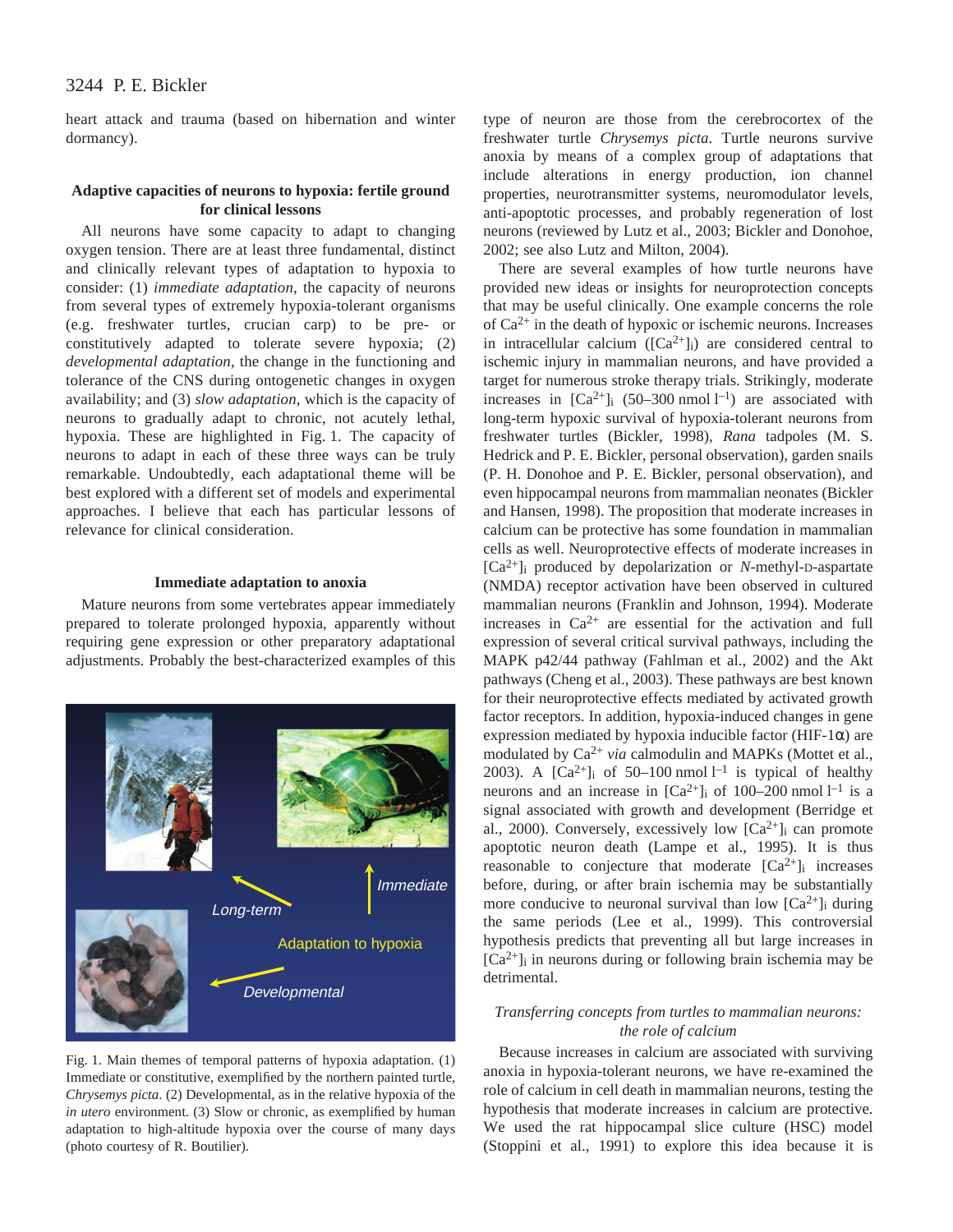particularly suited to pharmacologic manipulations and the examination of delayed cell death. We find that by simply treating the HSCs with ionophores to increase  $[Ca^{2+}]$ <sub>i</sub> produces impressive resistance to subsequent oxygen and glucose deprivation. The mechanisms of this protective effect involve the activation of several recognized neuroprotective signaling cascades (MAPK ERK1/2 and Akt or protein kinase B). Blocking ERK or Akt or applying ionophores in calciumdepleted medium reverses the usual protection (Bickler and Fahlman, 2004). Further, these studies have has led us to appreciate that other pre-conditioning strategies may involve increases in  $[Ca^{2+}]$  as a centrally important event. It is probable that  $Ca^{2+}$  is directly required as a potentiating cofactor for activation of critical signaling cascades. These are illustrated in Fig. 2. Transferred to the clinic, this concept has the potential of avoiding the deleterious effects of over-zealous calcium blockade. Of note, the list of failed stroke treatments involving blocking calcium increases is particularly long.

Could this situation have been at least partially avoided by a more comprehensive understanding of calcium homeostasis in hypoxic neurons?

Other findings from turtle neurons are also relevant to clinical considerations. Studies of anoxia-tolerant neurons from freshwater turtle (*C. scripta*) cerebrocortex show that NMDA receptor function is decreased, but definitely not eliminated, during anoxia (Bickler, 1998; Bickler et al., 2000), and that glutamate release and re-uptake are modulated during anoxia (Milton et al., 2002). This again is a challenge to a longheld belief that NMDA receptors should be blocked to stop stroke damage. Finally, turtle neurons can inform us about the significance of complex signaling events during or following anoxia. The pro-apoptotic cofactor Bax is upregulated during re-oxygenation in anoxic turtle cerebrocortex (J. J. Haddad, unpublished data), possibly indicating that Bax is not always associated with death signaling, or at least that its role is more complex than currently appreciated.



Fig. 2. Interaction of calcium in neuroprotection and oxygen-sensing mechanisms in vertebrate neurons. Rapid responses to hypoxia are shown in red and more slowly developing responses are shown in blue. (+) indicates a potentiating effect on the target, (–) indicates an inhibitory one. Oxygen interacts with a variety of target molecules, both at the cell surface, e.g. NMDA receptors (Bickler et al., 2003), K<sup>+</sup> channels and NADPH oxidase (Prabhakar and Overholt, 2000), and in the cytosol (e.g. HIF-1 and related proteins; Semenza, 1999) in processes that require  $Ca^{2+}$  (Mottet et al., 2003). Hypoxia has indirect effects mediated by changes in the bioenergetic state of mitochondria that involve  $Ca^{2+}$  (Berridge et al., 2000; Bickler et al., 2000) and reactive oxygen species (ROS) (Haddad and Land, 2000). Signaling *via* the tyrosine-kinase receptor family also requires  $Ca^{2+}$  and results in activation of Akt, an inhibitor of apoptosis (Cheng et al., 2003). Growth factors (Nicole et al., 2001), cytokines and inorganic ions (Millhorn et al., 2000) also may modulate neuronal responses to hypoxia and depend on appropriate  $[Ca^{2+}j_i$  for their action. Many of these signals converge on calcium-dependent MAP kinase cassettes including the ERK, JNK and p38 pathways (Mattson, 1997; Minet et al., 2000; Semenza, 1999). This figure was modified from Bickler and Donohoe (2002).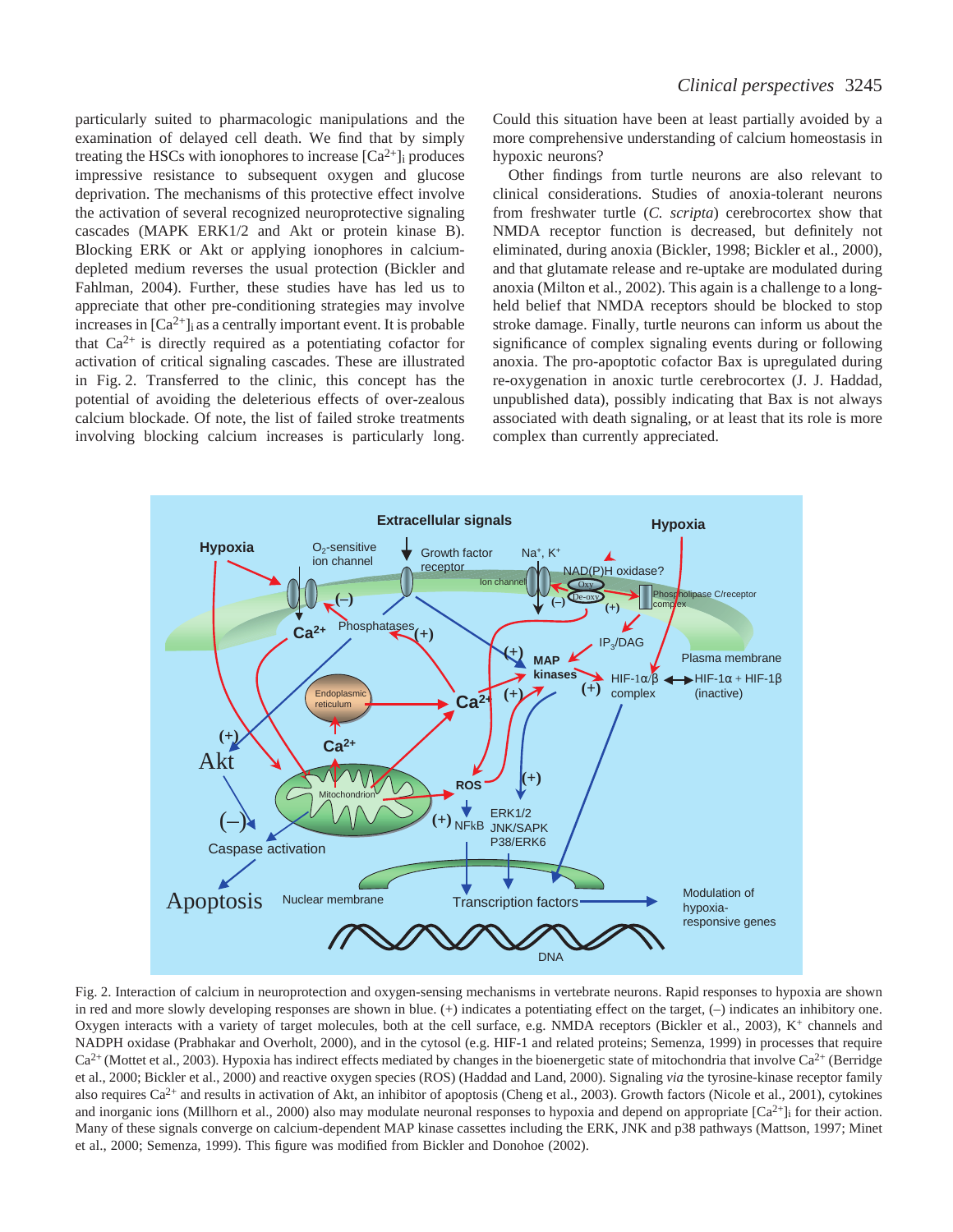## **Developmental adaptation to hypoxia**

### *Neonatal mammals*

Studies of developmental changes in the adaptation of mammalian tissues to hypoxia should have a high probability of providing clinically relevant insights. After all, the phylogenetic barrier is much lower here.

It has been appreciated for centuries that the neonate is more tolerant of hypoxia than the adult (Boyle, 1725). Low *in utero* oxygen tension correlates with the significantly greater hypoxia tolerance of embryonic or neonatal rats and their neurons (Bickler and Hansen, 1998; Friedman and Haddad, 1993). One notable feature of neonatal neurons is that they have the capacity to avoid excessive calcium influx mediated by glutamate receptors and other mechanisms (Bickler and Hansen, 1998; Friedman and Haddad, 1993). During hypoxia, neonatal neurons avoid death even though the concentration of glutamate in the brain tissues may be sufficient to saturate glutamate receptors (Bickler and Hansen, 1998; Cherici et al., 1991; Marks et al., 1996; Puka-Sundvall et al., 1997). Glutamate excitotoxicity is a significant threat to immature neurons when oxygen is present (Ikonomidou et al., 1989). It is therefore striking that the NMDA receptors that predominate in the neonatal brain generate large calcium currents (Burgard and Hablitz, 1993; Hestrin, 1992), which, although critical for strengthening of synapses (Durand et al., 1996; Tovar and Westbrook, 1999), would seem to increase the severity of glutamate excitotoxicity during hypoxic stress.

The observation that hypoxia silences NMDARs in turtle neurons has produced interesting new perspectives on the role of hypoxia during development and the innate hypoxiatolerance of neonatal tissues. We hypothesized that hypoxia inhibits NMDA currents in neurons from the mammalian neonate just as it does in turtles. This proposition must take into account developmental changes in oxygen tension (*in utero* brain tissue oxygen tension is about 10 mmHg and increases to 30 mmHg at birth) as well as the significant changes in NMDAR composition and properties during the perinatal period. During the first 2–3 weeks of life, the NMDA receptor subunits NR2A and NR2C are added to or replace NR2B and NR2D subunits in functional receptors (Dunah et al., 1996; Wang et al., 1995; Wenzel et al., 1996). The increase in NR2A and NR2C subunits in cortex, hippocampus and cerebellum over the first few weeks of life almost exactly parallels the decrease in the hypoxia-tolerance of neonatal rats (Adolph, 1948) and their neurons (Bickler and Hansen, 1998; Friedman and Haddad, 1993).

It was significant, therefore, that we found that NR1/NR2D receptor currents were decreased by hypoxia and that NR1/NR2C receptor currents were increased by hypoxia (Fig. 3; Bickler et al., 2003). These studies were done using a *Xenopus* oocyte expression system, because NR2D expression in hippocampus peaks between birth and 1 week of age (Dunah et al., 1996; Kirsen et al., 1999; Wenzel et al., 1996). This effect may explain the inhibition of NMDAR responses during hypoxia in immature hippocampal neurons. In contrast,

hypoxia activated receptors containing the NR2C subunit. Whereas NR2C subunits are scarce in the neonatal brain, they are expressed in the cerebellum and other areas after several weeks of postnatal life (Zhong et al., 1995). The pattern of appearance of NR2C receptors in the cerebellum fits the behavioral effects of hypoxia in rats: in neonates, hypoxia rapidly induces motor retardation, but in animals older than 2 weeks hypoxia at least transiently causes increases in motor activity. The hypoxia-tolerance of rat pups is greatly reduced after 2 weeks of life (Duffy et al., 1975).

An additional and novel insight from this work concerns the increase in oxygen tension at birth; oxygen is probably a signal for synaptic development because it promotes greater currents through NMDARs. The transition from the *in utero* level of ca. 10 mmHg to 30 mmHg is sufficient to do this. It is of interest that while normal oxygen levels are predicted to promote synapse formation, hypoxia would have the opposite effect and possibly retard normal synaptic development at a crucial period.

There are many fundamental unanswered questions concerning the neonate. One is how the neonatal brain avoids ATP loss during hypoxia. This response may be absolutely fundamental, and shared by all hypoxia tolerant cells (Hochachka, 1986; Hochachka et al., 1996). Are neonatal mitochondria more efficient producers of ATP? Neonatal neurons appear to 'shut-down' and adopt a stasis-like hypometabolic condition that is common to other anoxiatolerant organisms (Hochachka and Guppy, 1987). Understanding this posture could pinpoint new approaches to helping vulnerable cells adapt to hypoxic conditions.

## **Slow adaptation**

## *Chronic hypoxia and low brain tissue* P*O*<sup>∑</sup>

Adult mammalian neurons can adapt to very low oxygen tensions, given time. A striking example is the adaptation of the human CNS to high-altitude hypoxia. Very little is known mechanistically about how this occurs, or its limits and longterm effects. Tissue hypoxia at high altitude can be very impressive. For example, on the recent British Medical Research Expedition to Makalu in the Himalayas, one member of the scientific team had an arterial oxygen saturation of 43% after a 17-day approach hike (Gerald Dubowitz, personal communication). Assuming a significant respiratory alkalosis (pH<sub>a</sub> 7.55) and increased 2–3-DPG, arterial  $P_{\text{O}_2}$  can be estimated at about 23 mmHg (normal at sea level would be 95 mmHg). This means that brain tissue  $P_{\text{O}_2}$  must be <10 mmHg! Remarkably, this individual's mental status was normal. This degree of arterial or tissue hypoxia, if imposed acutely, would be lethal. At present one can only speculate that the adaptation of mammalian neurons follows some of the same principles already defined for more hypoxia-tolerant neurons, including increased reliance on glycolytic energy metabolism, increased mitochondrial efficiency (heresy to speak of this in a mammalian system), decreased sodium and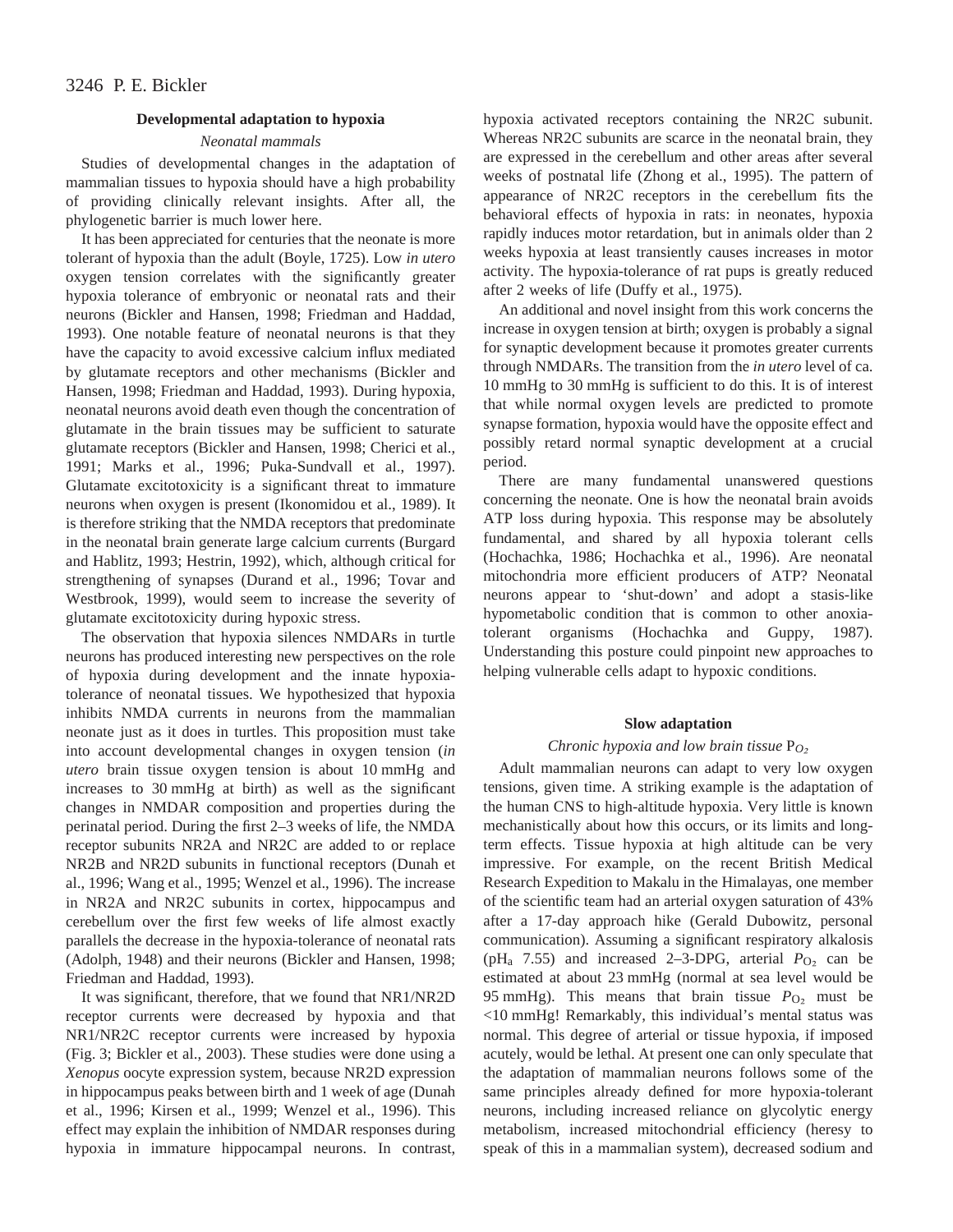

Fig. 3. Effects of oxygen on recombinant NMDA receptor currents in *Xenopus* oocytes. Hypoxia activates or inhibits cloned NMDARs expressed in *Xenopus* oocytes depending on the NR2 subunit. (A) Hypoxia has no effect on currents from NR1/NR2A and NR1/NR2B receptors. (B) Hypoxia inhibits currents from NR1/NR2D and augments those from NR1/NR2C. (C) Example of the augmenting effects of hypoxia on currents recorded from an oocyte expressing NR1/NR2C receptors. (D) Example of the inhibition of currents from NR1/NR2D during hypoxia. Reprinted from Bickler et al. (2003), with permission.

water transport, increased free-radical defenses (which seem to be very important in turtles; Rice et al., 1995), modulation of the calcium/cell death set-point, etc. These explorations are fertile areas for real advances – no question of clinical relevance here. Speeding up the process of adaptation to chronic hypoxia could be a valuable approach in treating diseases associated with hypoxia such as respiratory failure from pneumonia.

In contrast, intermittent hypoxia destroys neurons and provides a valuable contrast for adaptation to chronic hypoxia. For example, rats tolerate intermittent hypoxia very poorly, with even mild hypoxia (10% oxygen) coming in 90 s episodes during the night, causing death of hippocampal neurons and induction of a number of 'stress genes' (Gozal et al., 2002). Clinically, individuals with the intermittent hypoxia of sleep apnea suffer memory loss. Experimental models of chronic *versus* acute hypoxia could help identify injurious *versus* adaptive events.

*Risks of engineering hypoxia tolerance: oncogenesis?* Oxygen is also a signal important to oncogenesis, to the growth of tumors and the growth of blood vessels within them. There is now preliminary evidence that hypoxia-tolerance mechanisms may confer survival advantage to tumors, or may themselves be oncogenic. For example, KCNK9 (TASK 3) potassium channels are upregulated in breast cancer, and when these channels are transfected into other cells they make the cells hypoxia tolerant, probably because they hyperpolarize the cell during impending energy failure (Pei et al., 2003). We have also demonstrated this tolerance in cultured hippocampal slices transfected using a Sindbis virus vector (C. S. Yost and P. E. Bickler, unpublished data). Not all potassium channels are protective, for unclear reasons. The enthusiasm for potassium channels as a strategy for stroke treatment may be dampened by these considerations.

# *Another case of pre-adaptation: hypothermia-associated hypoxia tolerance*

Hypothermia may be one of our most valuable clinical tools in the search for treatments for brain ischemia. All known hypoxia-tolerant neurons tolerate and benefit substantially from hypothermia. Euthermic mammalian tissues do not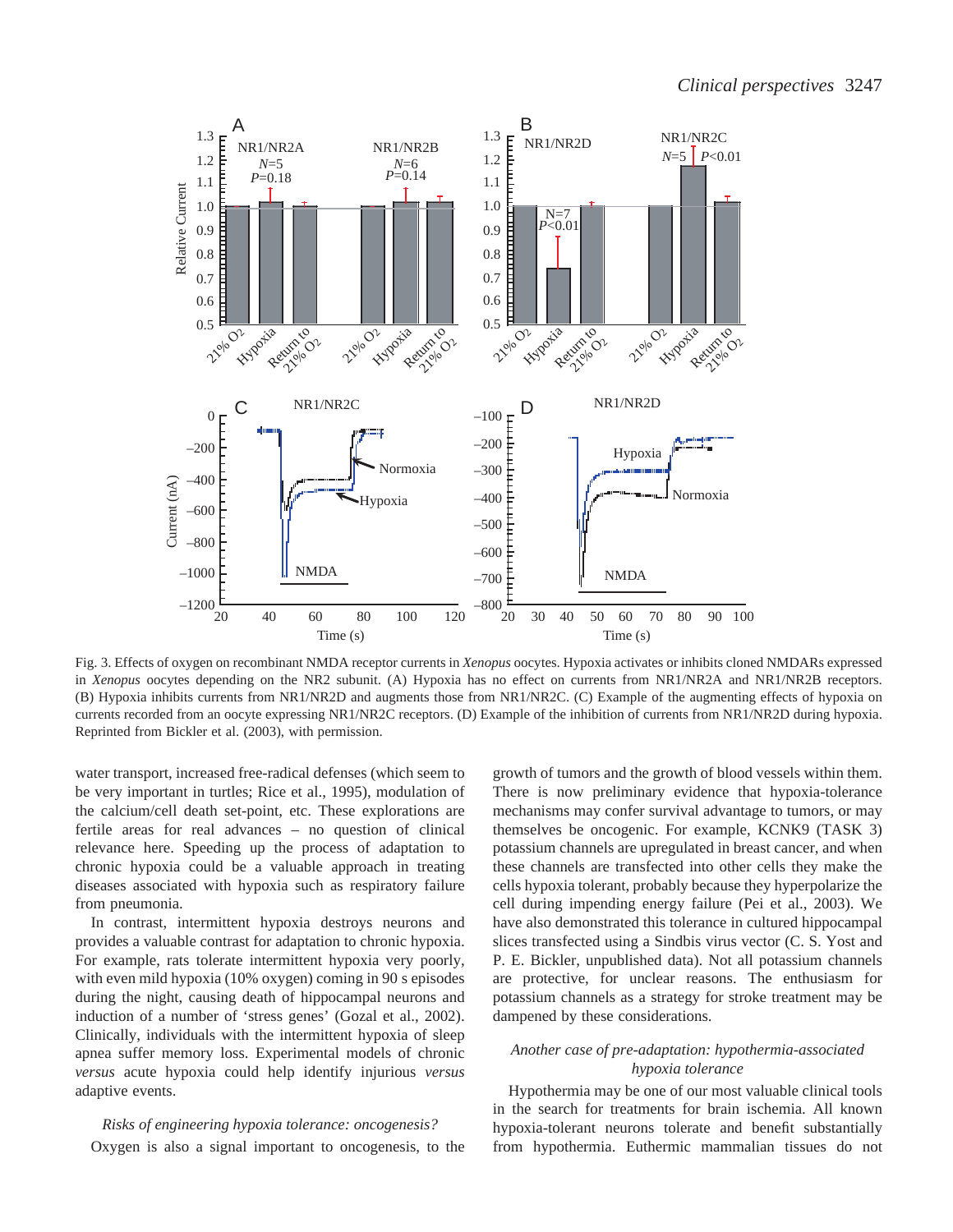# 3248 P. E. Bickler

tolerate hypothermia for prolonged periods; problems include cellular edema, energy loss, activation of stress responses and disorders of intermediary metabolism, blood coagulation, autonomic regulation, electrical excitability and stability of the heart, to name a few. Additional clinical issues include altered drug clearance and increases in metabolism during rewarming (shivering can lead to myocardial ischemia in some individuals – a stress test). Increasing the hypothermia tolerance of tissues could possibly allow hypoxia tolerance to be achieved at the same time (Hochachka, 1986).

## **Conclusions and clinical lessons**

Comparative physiology has already contributed in a significant way to medical science. Examples include alphastat regulation of blood pH for hypothermic surgery and hypothermia for traumatic injuries and heart attacks. Furthermore, I believe that this review has demonstrated that hypoxia tolerant neurons are a potential source of new strategies in our search for brain protection. Studies on these cells also remind us that we are at a very early stage in our understanding of how cells and tissues develop resistance to hypoxia. Hypoxia tolerant cells are very valuable models for understanding oxygen signaling processes simply because the responses to hypoxia are well developed. The possibility of separating adaptive signaling or defense responses from injury is a major benefit of studying hypoxia tolerant cells. They also serve as models for the slow adaptation of tissues to hypoxia, which humans are clearly capable of, and which might be enhanced to improve adaptation to diseases involving oxygen deficits.

This essay was written in memory of Peter Hochachka, whose work inspired many of the ideas presented. Supported by NIH grant RO1 NIGMS 52212-7.

#### **References**

- **Adolph, E.** (1948). Tolerance to cold and anoxia in infant rats. *Am. J. Physiol.* **155**, 366-377.
- Berridge, M., Lipp, P. and Bootman, M. (2000). The versatility and universality of calcium signaling. *Nat. Rev. Mol. Cell Biol.* **1**, 11-21.
- **Bickler, P. E.** (1998). Reduction of NMDA receptor activity in cerebrocortex of turtles (*Chrysemys picta*) during 6 wk of anoxia. *Am. J. Physiol.* **275**, R86-R91.
- **Bickler, P. E. and Donohoe, P. H.** (2002). Adaptive responses of vertebrate neurons to hypoxia. *J. Exp. Biol.* **205**, 3579-3586.
- Bickler, P. E., Donohoe, P. H. and Buck, L. T. (2000). Hypoxia-induced silencing of NMDA receptors in turtle neurons. *J. Neurosci.* **20**, 3522- 3528.
- **Bickler, P. E. and Fahlman, C. S.** (2004). Moderate increases in intracellular calcium activate neuroprotective signals in hippocampal neurons. *Neurosci.* (in press).
- **Bickler, P. E., Fahlman, C. S. and Taylor, D. M.** (2003). Oxygen sensitivity of NMDA receptors: Relationship to NR2 subunit composition and hypoxiatolerance of neonatal neurons. *Neuroscience* **118**, 25-35.
- **Bickler, P. E. and Hansen, B. M.** (1998). Hypoxia-tolerant neonatal CA1 neurons: Relationship of survival to evoked glutamate release and glutamate receptor-mediated calcium changes in hippocampal slices. *Dev. Brain Res.* **106**, 57-69.

**Boyle, R.** (1725). *Philosophical Works*. London: Innys.

**Burgard, E. C. and Hablitz, J. C.** (1993). Developmental changes in NMDA

and non-NMDA receptor-mediated synaptic potentials in rat neocortex. *J. Neurophysiol.* **69**, 230-240.

- **Cheng, A., Wang, S., Yang, D., Xiao, R. and Mattson, M. P.** (2003). Calmodulin mediates brain-derived neurotrophic factor or cell survival signaling upstream of Akt kinase in embryonic neocortical neurons. *J. Biol. Chem.* **278**, 7591-7599.
- **Cherici, G., Alesiani, M., Pellegrini-Giampietro, D. and Moroni, M.** (1991). Ischemia does not induce the release of excitotoxic amino acids from the hippocampus of newborn rats. *Dev. Brain Res.* **60**, 235-240.
- **Duffy, T. E., Kohle, S. J. and Vannucci, R. C.** (1975). Carbohydrate and energy metabolism in perinatal rat brain: relation to survival in anoxia. *J. Neurochem.* **24**, 271-276.
- **Dunah, A. W., Yasuda, R. P., Wang, Y. H., Luo, J., Davila-Garcia, M., Gbadegesin, M., Vicini, S. and Wolfe, B. B.** (1996). Regional and ontogenetic expression of the NMDA receptor NR2D protein in rat brain using a subunit-specific antibody. *J. Neurochem.* **67**, 2335-2345.
- **Durand, G. M., Kovalchuk, Y. and Konnerth, A.** (1996). Long-term potentiation and functional synapse induction in developing hippocampus. *Nature* **381**, 71-75.
- Fahlman, C. S., Bickler, P. E., Sullivan, B. and Gregory, G. A. (2002). Activation of the neuroprotective ERK signaling pathway by fructose-1,6 bisphosphate during hypoxia involves intracellular Ca<sup>2+</sup> and phospholipase C. *Brain Res.* **958**, 43-51.
- Franklin, J. L. and Johnson, E. M. J. (1994). Block of neuronal apoptosis by a sustained increase of steady-state free Ca2+ concentration. *Phil. Trans. R. Soc. Lond. B* **345**, 251-256.
- Friedman, J. and Haddad, G. (1993). Major differences in Ca<sup>2+</sup><sub>i</sub> responses to anoxia between neonatal and adult CA1 neurons: Role of  $Ca^{2+}$ <sub>0</sub> and Na<sup>+</sup><sub>0</sub>. *J Neurosci.* **13**, 63-72.
- **Gozal, E., Gozal, D., Pierce, W. M., Thongboonkerd, V., Scherzer, J. A., Sachleben, L. R. J., Brittian, K. R., Guo, S. Z., Cai, J. and Klein, J. B.** (2002). Proteomic analysis of CA1 and CA3 regions of rat hippocampus and differential susceptibility to intermittent hypoxia. *J. Neurochem.* **83**, 331- 345.
- **Haddad, J. J. and Land, S. C.**  $(2000)$ . O<sub>2</sub>-evoked regulation of HIF-1 $\alpha$  and NF-κB in perinatal lung epithelium requires glutathione biosynthesis. *Am. J. Physiol. Lung Cell. Mol. Physiol.* **278**, L492-L503.
- **Hestrin, S.** (1992). Developmental regulation of NMDA receptor-mediated synaptic currents at a central synapse. *Nature* **357**, 686-689.
- **Hochachka, P.** (1986). Defense strategies against hypoxia and hypothermia. *Science* **231***,* 234-241.
- Hochachka, P., Buck, L., Doll, C. and Land, S. (1996). Unifying theory of hypoxia tolerance: Molecular/metabolic defense and rescue mechanisms for surviving oxygen lack. *Proc. Natl. Acad. Sci. USA* **93**, 9493-9498.
- **Hochachka, P. W. and Guppy, M.** (1987). *Metabolic Arrest and the Control of Biological Time*. Cambridge, MA: Harvard University Press.
- **Ikonomidou, C., Mosinger, J. L., Salles, K. S., Labruyere, J. and Olney, J. W.** (1989). Sensitivity of the developing rat brain to hypobaric/ischemic damage parallels sensitivity to *N*-methyl-D-aspartate neurotoxicity. *J. Neurosci.* **9**, 2809-2819.
- **Kirsen, E. D., Schirra, C., Konnerth, A. and Yaari, Y.** (1999). Early postnatal switch in magnesium sensitivity of NMDA receptors in rat CA1 pyramidal cells. *J. Physiol.* **521**, 99-111.
- **Lampe, P. A., Cornbrooks, E. B., Juhasz, A., Johnson, E. M., Jr and Franklin, J. L.** (1995). Suppression of programmed neuronal death by a thapsigargin-induced Ca2+ influx. *J. Neurobiol.* **26**, 205-212.
- **Lee, J.-M., Zipfel, G. J. and Choi, D. W.** (1999). The changing landscape of ischaemic brain injury mechanisms. *Nature* **399**, A7-A14.
- **Lutz, P. L. and Milton, S. L.** (2004). Negotiating brain anoxic survival in the turtle. *J. Exp. Biol.* **207**, 3141-3147.
- **Lutz, P. L., Nilsson, G. E. and Prentice, H. M.** (2003). *The Brain Without Oxygen: Causes of Failure-Physiological and Molecular Mechanisms for Survival*. Dordrecht, Boston, London: Kluwer Academic Publishers.
- Marks, J. D., Friedman, J. E. and Haddad, G. G. (1996). Vulnerability of CA1 neurons to glutamate is developmentally regulated. *Dev. Brain Res.* **97**, 194-206.
- **Mattson, M. P.** (1997). Neuroprotective signal transduciton: Relevance to stroke. *Neurosci. Biobehav. Rev.* **21**, 193-206.
- **Millhorn, D., Beitner-Johnson, D., Conforti, L., Conrad, P., Kobayashi, S., Yuan, Y. and Rust, R.** (2000). Gene regulation during hypoxia in excitable oxygen-sensing cells: depolarization-transcription coupling. *Adv. Exp. Med. Biol.* **475**, 131-142.
- Milton, S. L., Thompson, J. W. and Lutz, P. L. (2002). Mechanisms for